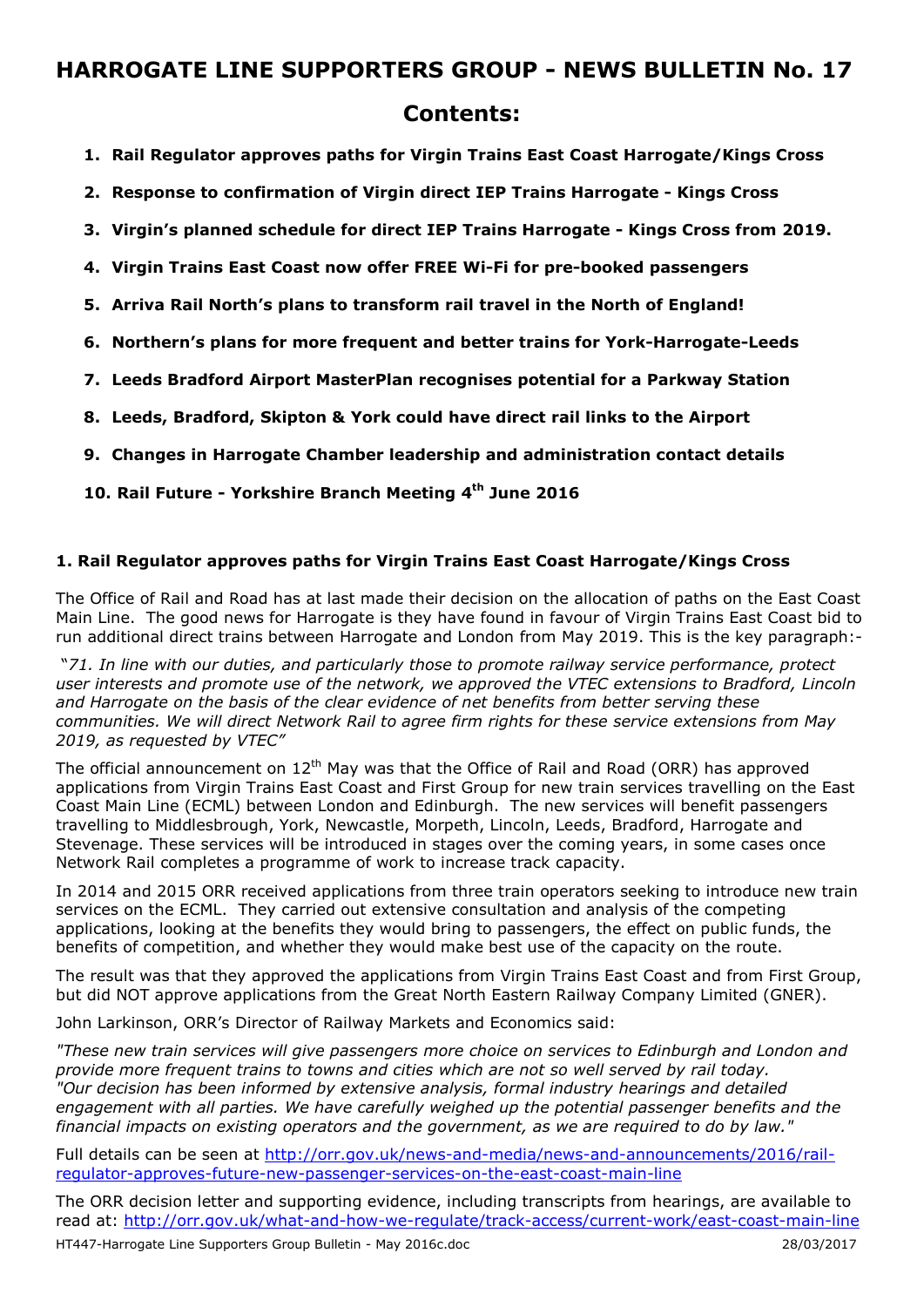### **2. Harrogate response to confirmation of Virgin direct IEP Trains Harrogate - Kings Cross**

The leaders of Harrogate's campaign for more direct rail services to London have welcomed the news that the Office for Rail and Road has finally approved Virgin Trains East Coast's bid for pathway allocations to bring those plans to reality. Brian Dunsby, leader of the Harrogate Line Supporters Group and former Chief Executive of Harrogate Chamber, said to the local media:

*"This announcement is a great relief to everyone who has been involved in the long campaign for more direct rail services between Harrogate and London. These new services with new high speed trains every two hours each way will be of great benefit to Harrogate District's businesses, residents and visitors for many years to come.* (See photograph of the first new IEP train below.)

*"On behalf of the business community, Harrogate Chamber put a great deal of time and effort into creating reports to show the many benefits that such services could bring to our town. We are very grateful for the continued support of the Dept for Transport, our MP Andrew Jones, North Yorkshire County Council, Harrogate Borough Council, York City Council, Rail Future Yorkshire Branch and many other local organisations and individual supporters.* 

Brian also acknowledged the significant technical and commercial contribution from Mark Leving, the former Managing Director of Hull Trains, who first proposed running direct Harrogate-London Trains in 2008, but at that time the ORR declined to allocate any paths for Harrogate-London services.

*"So we were very pleased to win the support of Virgin Trains East Coast which, when it won the franchise, immediately announced it would include a two-hourly return service to and from London in its plans for the coming years. The decision by the ORR to allocate the required pathways is the final step in confirming that these services will be introduced, and our aspirations set out in 2008 will finally become reality.* 

*"It was particularly heartening to see the ORR refer to the benefit to communities being a key part of its decision. The needs of the Harrogate community and economy have always been at the heart of our campaign and we believe this final decision is recognition that those needs must be met."* 

Brian Dunsby concluded *"Now we need more car parking spaces at Harrogate to enable more passengers to use the new trains!"* 

There had recently been some concern that the ORR would not approve all the paths that Virgin needed to operate their proposed new services and would instead allocate them to rival open access operators. So we collaborated with HBC, NYCC, HIF, HIC, VH & YAS in a joint letter to the Chairman of the ORR Prof Stephen Glaister urging him to ensure their decision was in our favour. The issue was also featured in a front page news story in the Harrogate Advertiser and sister papers and web site.

**Tom Horner, Transport Planner at Harrogate Borough Council** commented: – *"This is an excellent outcome for us. Interesting to note that the ORR specifically mentions benefits to communities in terms of Harrogate, Lincoln and Middlesbrough so the letters to the ORR produced recently will have hopefully had some positive impact*."

Virgin Trains East Coast Management expressed appreciation for our support for their bid as follows:

**Andy Sparkes, Virgin Trains Bid Director** confirmed the importance of our support as follows: *I wanted to personally thank-you and say how grateful we are for your support over the last few months, in highlighting the importance to the ORR of increasing direct services to Harrogate. If you have any further questions about the decision, I'd be happy to have a more detailed conversation.* 

**Maxine Joicey, Virgin Trains General Manager, Leeds Station,** also expressed appreciation of our support: *The decision is excellent news for both us and the communities of customers whom we serve. This means we can go ahead with progressing the launch of additional services to Harrogate from May 2019. Thank you for your support with our application and for championing our cause. Richard Branson launches new Azuma IEP* 



HT447-Harrogate Line Supporters Group Bulletin - May 2016c.doc 28/03/2017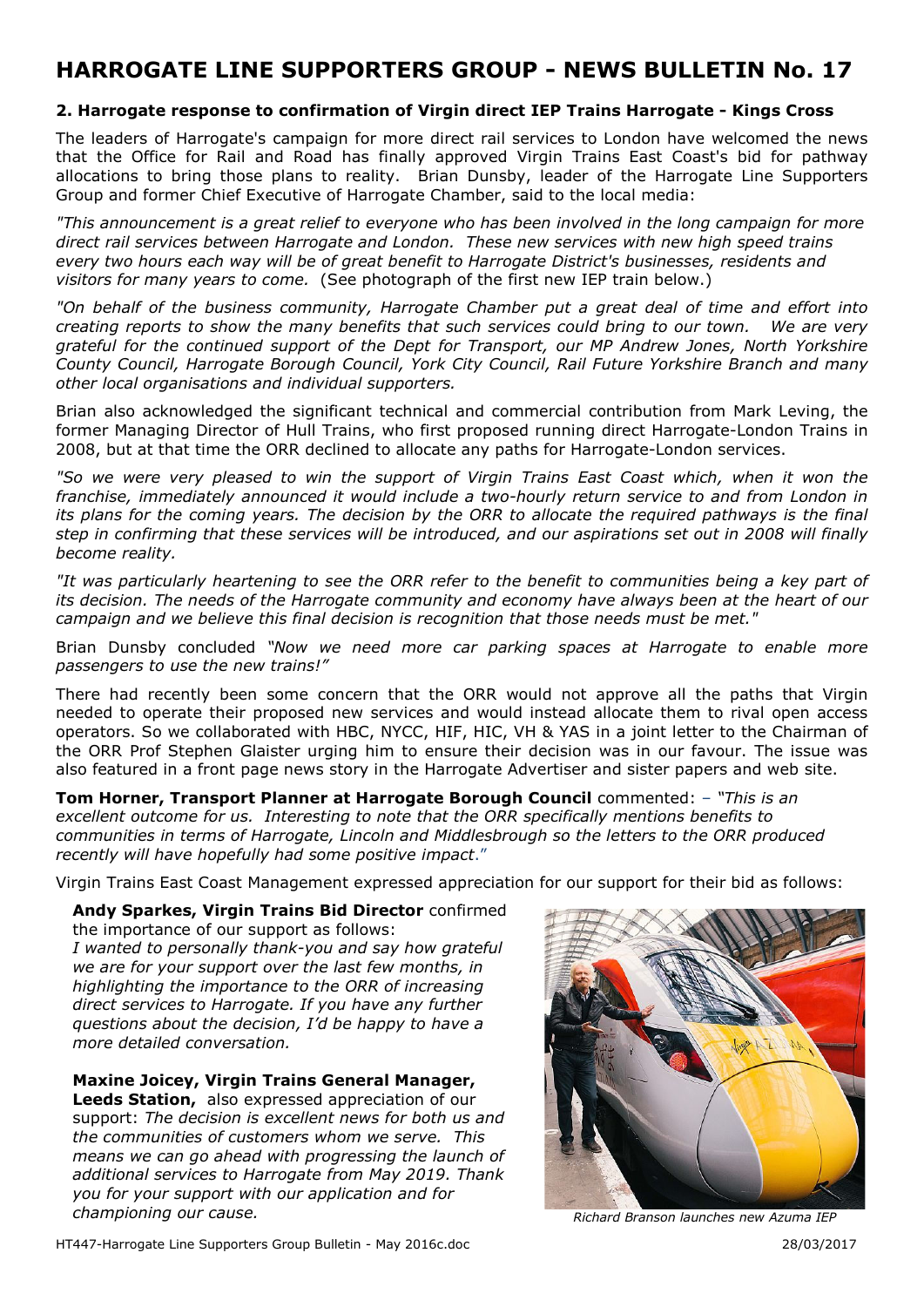### **3. Virgin's planned schedule for direct IEP Trains Harrogate - Kings Cross from 2019.**

Virgin Trains East Coast have now confirmed that new IEP Class 800 bi-mode trains are scheduled to be operating a direct Harrogate to London Kings Cross service via Leeds from May 2019, initially seven times a day each way on weekdays and six times a day each way at weekends, which will be every two hours. The end-to-end journey time will be about 2 hours 50 minutes. The weekday timetable is:

| Southbound:                | Northbound                   |
|----------------------------|------------------------------|
| <b>Departing Harrogate</b> | <b>Departing Kings Cross</b> |
| 05.xx                      | 06.xx                        |
| 07.xx                      | 08.xx                        |
| 09.xx                      | 10.xx                        |
| 11.xx                      | 12.xx                        |
| 13.xx                      | 14.xx                        |
| 15.xx                      | 16.xx                        |
| 17.xx                      | 18.xx                        |

Virgin hope to operate a standard clock-face timetable; so it would be the same time past the hour, with the exception of the first southbound service. Actual times are not yet available, but we are expecting the earlier morning southbound service to arrive into Kings Cross before 09.00 and a new early morning northbound service to arrive into Harrogate before 10.00. These times will be ideal for both business and leisure travellers in each direction.

#### **4. Virgin Trains East Coast now offer FREE Wi-Fi for pre-booked passengers**

From 16th May, VTEC have introduced free Wi-Fi for anyone who books a Virgin Trains East Coast journey on their web site provided they have opted in to receive their marketing communications.

Specific Wi-Fi codes will be issued for each VTEC journey that is booked on-line which can be used on most laptops, tablets and mobiles, which should be set-up as follows:

- a. Select the 'VirginTrainsEC-WiFi' network when prompted (or in your Wi-Fi settings)
- b. Launch your internet browser and you should then be directed to the Virgin Trains East Coast landing page virgintrainseastcoast.train where you can log on to the service
- c. Sign in
- d. Enter your Wi-Fi code
- e. Enjoy your free on board Wi-Fi

If you've got any problems, the experts in the VTEC Wi-Fi support team will be happy to help you get connected - call 01163 66 33 36 or email at wifi@virgintrainseastcoast.com

### **5. Arriva Rail North's plans to transform rail travel in the North of England!**

Arriva Rail North won the franchise bid for local rail services across the whole of northern England including the Harrogate Line services with effect from 1<sup>st</sup> April 2016. They took over the existing rolling stock and the current staff who will be transferred under TUPE rules from the current Abellio-Serco partnership. We were pleased to hear that Arriva Rail North has appointed Alex Hynes as Managing Director for the Northern Franchise. Alex was the former Northern Rail MD, so continuity is assured.

Richard Allan, formerly Commercial Director in the previous franchise, is now Customer and People Experience Director. When I queried the job title, Alex explained the role: *"The Customer and People Experience Director will oversee the delivery of strategies that enable our people to deliver an excellent service to our customers including training, communication, coaching, development, empowerment, technology. Highly engaged employees deliver excellent customer service, something old Northern proved (highest ever employee engagement drove highest ever customer satisfaction)"*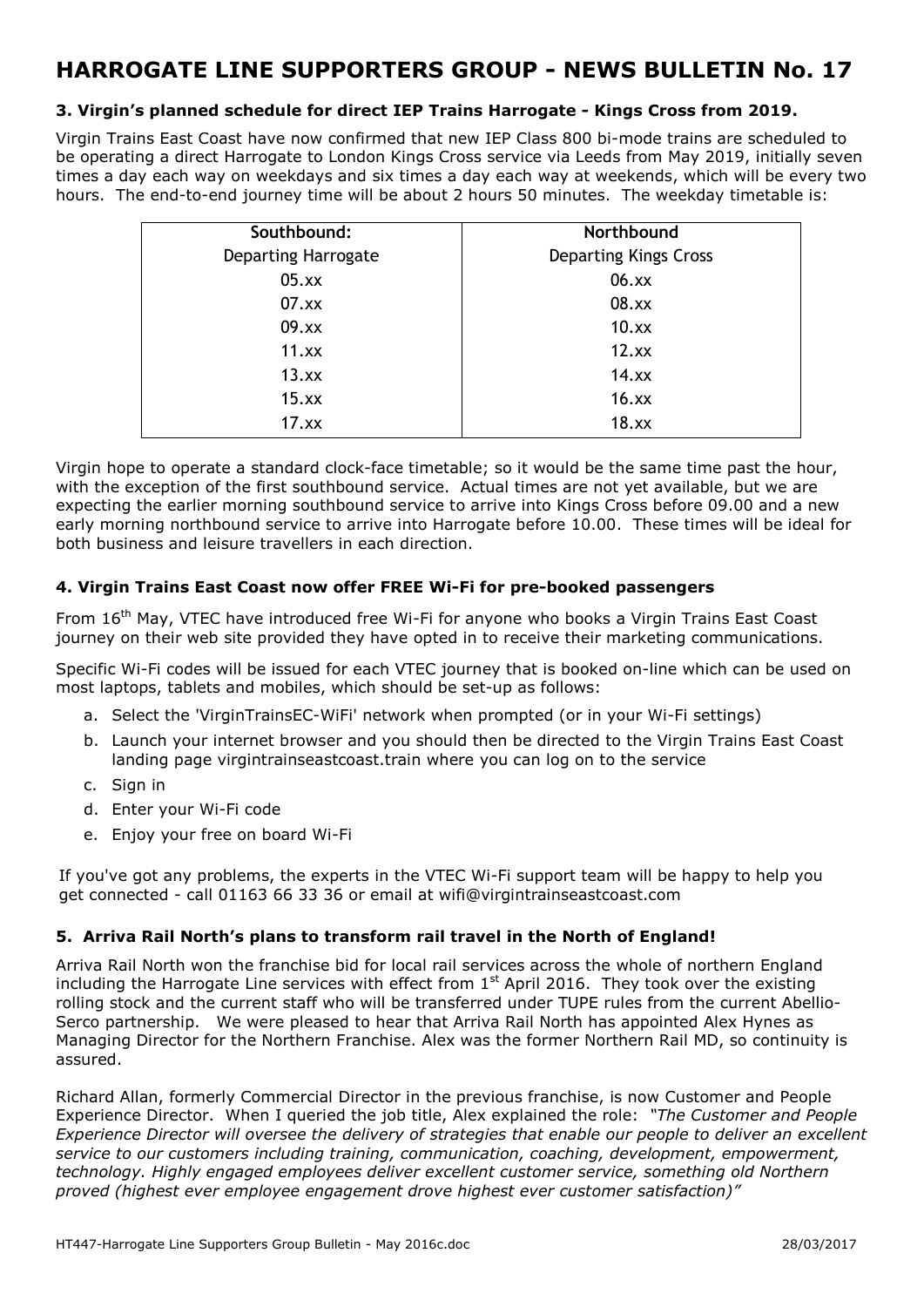On launching the new Franchise, Alex Hynes said: *Rail passengers across the North will soon benefit from new trains, a 37 per cent increase in peak time capacity and revamped ticketing as Arriva launches the new-look Northern rail franchise today*. *One of the largest transport networks in the UK, Northern provides more than 16,000 weekly train services to a population of 15 million people. By 2019, Arriva will have increased services to more than 18,000 each week whilst also replacing the unpopular Pacer trains through a multi-million pound rolling stock investment programme.*

The unveiling of the new franchise was marked in a ceremony at Manchester Piccadilly station where Transport Minister Andrew Jones joined Arriva UK Trains Managing Director Chris Burchell, Managing Director of Northern Alex Hynes and transport partners from Rail North. The start of the franchise marks only the beginning of Arriva's plans to transform rail travel in the North of England. By injecting a total of £1bn throughout the next nine-years, Arriva said that their plans include:

• New and refurbished trains: Within three years, Arriva will introduce 281 new carriages, fully refurbish the remaining fleet and remove all Pacer trains. All trains will have free WiFi by 2019.

• More services and faster journeys: A 12 per cent increase in the number of services by 2019 – giving passengers greater choice with over 2,000 more services each week from December 2017

• New timetables will also provide 100 new through journey opportunities across Leeds, Manchester, Newcastle, Sheffield and other regional hubs.

• More capacity: With more and longer trains, there will be a 37 per cent increase in peak time capacity within the next three years.

Improved connections through Northern Connect: Launching in 2019 with new trains, inter-urban Northern Connect services will provide faster city connections through a network of 12 long distance routes. They will provide faster connections to Leeds, Liverpool, Manchester, Newcastle and Sheffield, including new services from Bradford to Manchester Airport and Lincoln to Leeds. Northern Connect services will offer free WiFi, plug sockets, tables, air conditioning and seat reservations.

• Significant station improvements: Investing in stations to give customers easier access to information and providing new seating and waiting areas. This includes video help points being introduced at 447 stations and customer information screens at more than 160 new locations.

• Value for money and choice: Creating easier ticketing options, including advanced and off-peak fares, encouraging leisure journeys and reducing peak overcrowding.

• Northern employees: 45 currently un-staffed stations will be staffed and there will be extended opening hours at 54 locations.

Alex Hynes, Managing Director of Northern, said: *"Today is the day we begin to deliver our plans for the exciting next phase of Northern and each and every one of the team is focussed and determined to deliver for customers. Investment is exactly what customers wanted and we are looking forward to achieving major improvements before the end of the decade."* 

Alex subsequently spoke to the Railfuture Yorkshire Branch AGM in Leeds on 9th April and gave a detailed presentation on the above points and also answered numerous questions from members.

In the May issue of CONNECTIONS EXPRESS, their regular email bulletin for Northern stakeholders, Alex amplified his vision for the franchise as follows:

*We are now just over a month into the new franchise and the dust is beginning to settle on what is going to be a transformational time for the railway in the North of England.*

*Forgive me if some of this is already known to you, and for many it will, but it's worth just looking at some of the detail of the new Northern franchise, operated by Arriva, for the next nine years. There's a billion pounds of investment coming. Yes, that really is £1 billion. It's a staggering amount, but with it comes the responsibility to ensure it is invested wisely and to the maximum benefit for the people who use our railway. You wouldn't expect anything less from Arriva and Northern.* 

*Over the first 44 months of the franchise we will have a clear focus on four main business activities. I call it our 4 in 44 and you will see and hear it mentioned regularly. The illustration below may help your understanding.*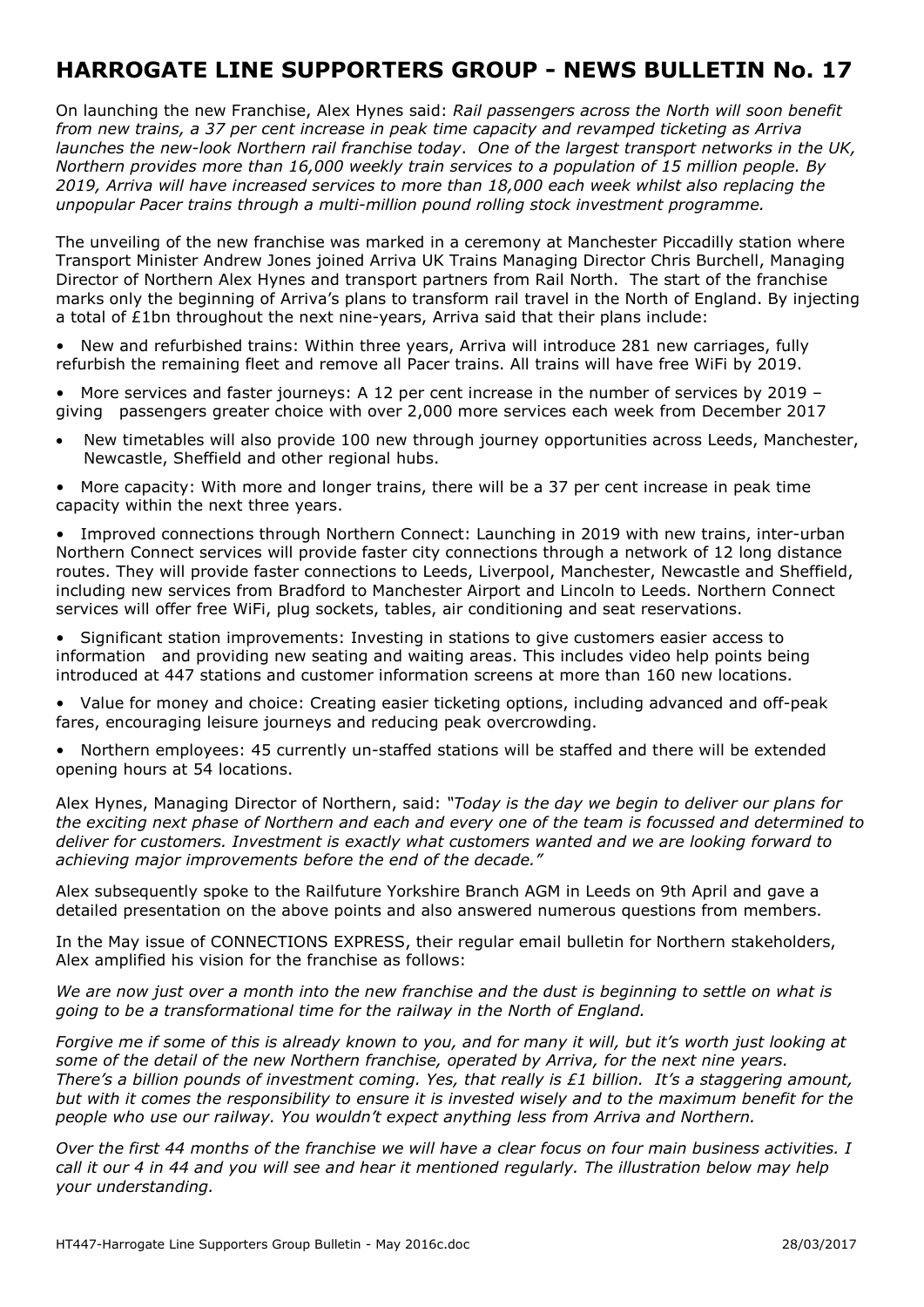

### **6. Northern's plans for more frequent and better trains for York-Harrogate-Leeds**

The new franchise specification shows that the frequency of services between Harrogate and Leeds will be doubled for most of the day from December 2017. They will operate four trains an hour, every 15 minutes each way from 07.00 until 19.00 and every 30 minutes from around 06.00 until 07.00 and from 19.00 to 23.00 on weekdays and similarly at weekends.

Speaking about the whole Franchise, Alex Hynes said *"there will be 140 diesel carriages and 141 electric carriages in service by 2020. The Pacers will have gone and these new trains will benefit from: CCTV; Free Wi-Fi; Air conditioning; Electronic seat reservations; 100 mph capability.*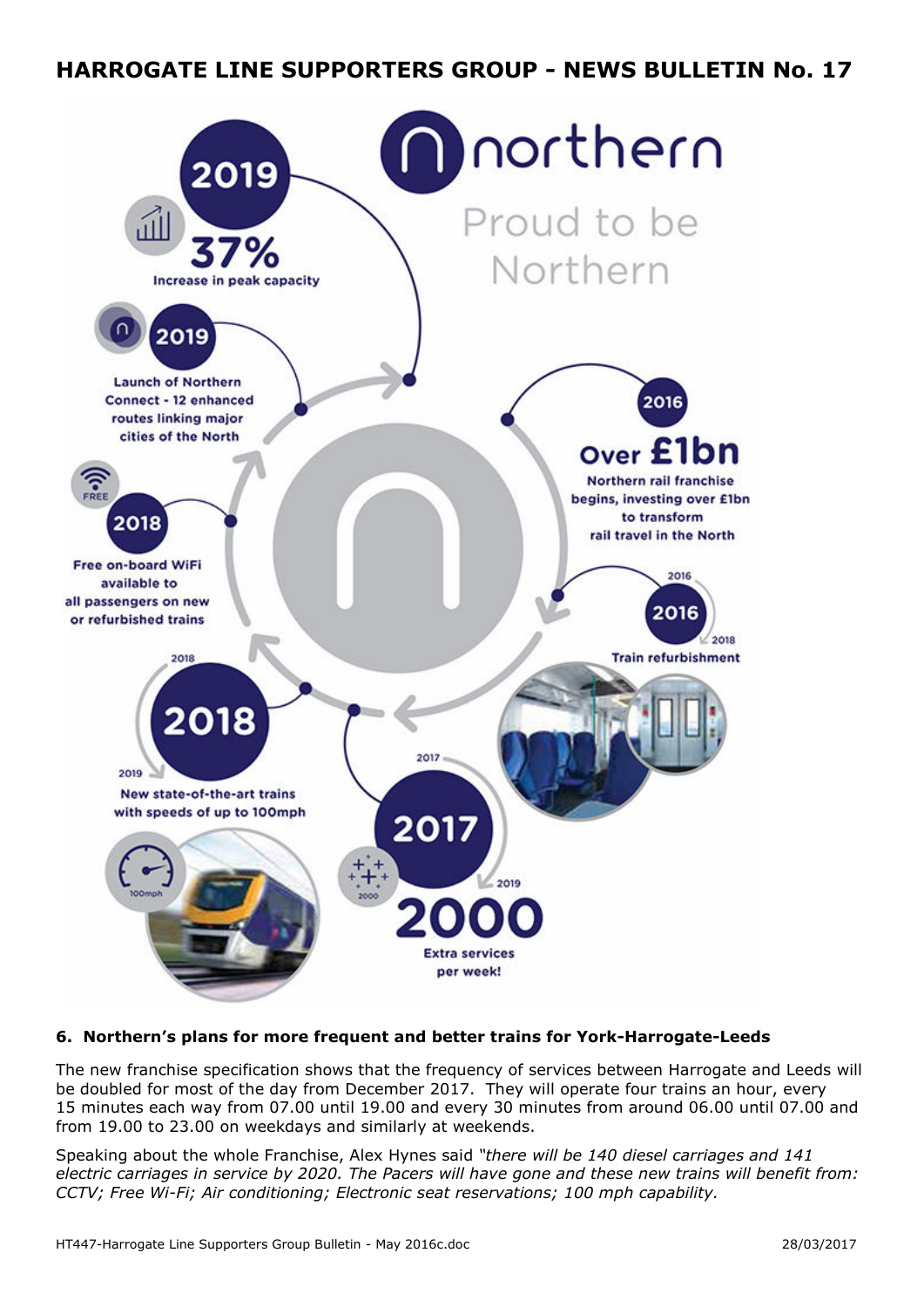*All other trains will be refurbished to such a high standard that you won't be able to tell they aren't brand new. It won't be a case of new seat covers – it will be totally refurbished interiors and exteriors.* 

*We are going to add more than 2,000 extra services every week and around 400 additional services on a Sunday."*

Naturally we made enquiries about the prospects for better diesel trains on the Harrogate Line pending our aspirations for electrification in the next round of investment. The official answer on rolling stock is *"no immediate changes - they will remain Class 15X and Pacers for now – but all Pacers will be gone by January 2020".* 

However we understand unofficially that the Harrogate Line will be receiving refurbished Class 170/4 *Turbostar* trains cascaded from ScotRail, when they are replaced by electric trains on the Edinburgh-Glasgow line in 2018. These are three-car diesel trains built by Bombardier Transportation and previously ADtranz at Derby between 1999 and 2005. The same class of trains has been used on the TransPennine Express services between Manchester and Hull. They are capable of 100mph – although not on the Harrogate Line as it stands at present!

### **7. Leeds Bradford Airport MasterPlan recognises potential for a Parkway Station**

Harrogate Chamber has long been promoting the need for a rail link to Leeds Bradford Airport in order to relieve traffic congestion on local roads and save passengers the cost of car parking at the Airport. We have continued lobbying the Airport Management, the Leeds City Council, the West Yorkshire Combined Authority, the Harrogate Rail Officers Group, plus the local MPs and Parish Councils, etc.

Our proposal was to build a new station on the existing Harrogate Line where it passes closest to the Airport and then to use the existing long-stay shuttle service for transfer to the Terminal Building, just as occurs when passengers park their cars at the Airport. This proposal had been resisted by the consultants engaged by the DfT and the WYCA on the grounds that people do not like to change mode.

On 3<sup>rd</sup> March 2016, Leeds Bradford® Airport unveiled a new Masterplan outlining its vision for the future - entitled the *'Route to 2030'.* See: http://www.leedsbradfordairport.co.uk/about-theairport/airport-masterplan.

The key features were quoted as:

- *Upgraded airport entrance and commercial gateway development*
- *'Commercial Hub' and airport hotel in close proximity to terminal*
- *Rail connectivity linking Leeds, Bradford, Harrogate and York including 'Parkway' station and Tram Train / Light Rail options*
- *Upgraded road access and public transport enhancements*
- *Timely expansion of terminal building and investment in apron infrastructure*

This is the first time that our proposal for a Parkway Station has been recognised as a likely solution to the need for a rail link, after WYCA Consultants rejected a direct heavy rail link as impracticable due to the gradients involved. They suggested a new light rail as an attractive but very expensive option.

Our detailed proposal for a Leeds Bradford Airport Parkway Station can be sent by email on request. (Ref: HT475). The benefits and rationale are summarised as follows:

- *Avoidance of high capital and maintenance cost of new route infrastructure and rolling stock*
- *Operationally efficient. There is no requirement for separate exclusive/dedicated rail or bus services which would import significant recurring additional on-costs of operation.*
- *Reliably faster generalised and actual journey times than any other mode.*
- *Improved regional connectivity to the Airport from the whole LCR including Bradford, Halifax, Huddersfield, Skipton and Wakefield plus North Yorkshire, etc. via Leeds or York.*
- *Better, simplified regional penetration to include Harrogate, Knaresborough, York and beyond.*
- *Significantly lower and more efficient use of public funds with sustainable opex costs.*
- *Many additional local Park & Ride beneficiaries including Arthington, Bramhope, Pool and Yeadon, whilst Cookridge is within easy walking distance.*
- *Overspill for constrained Horsforth station in terms of car access, parking and platforms.*
- *Will make a proportionately greater fare-box contribution to net costs than any other option*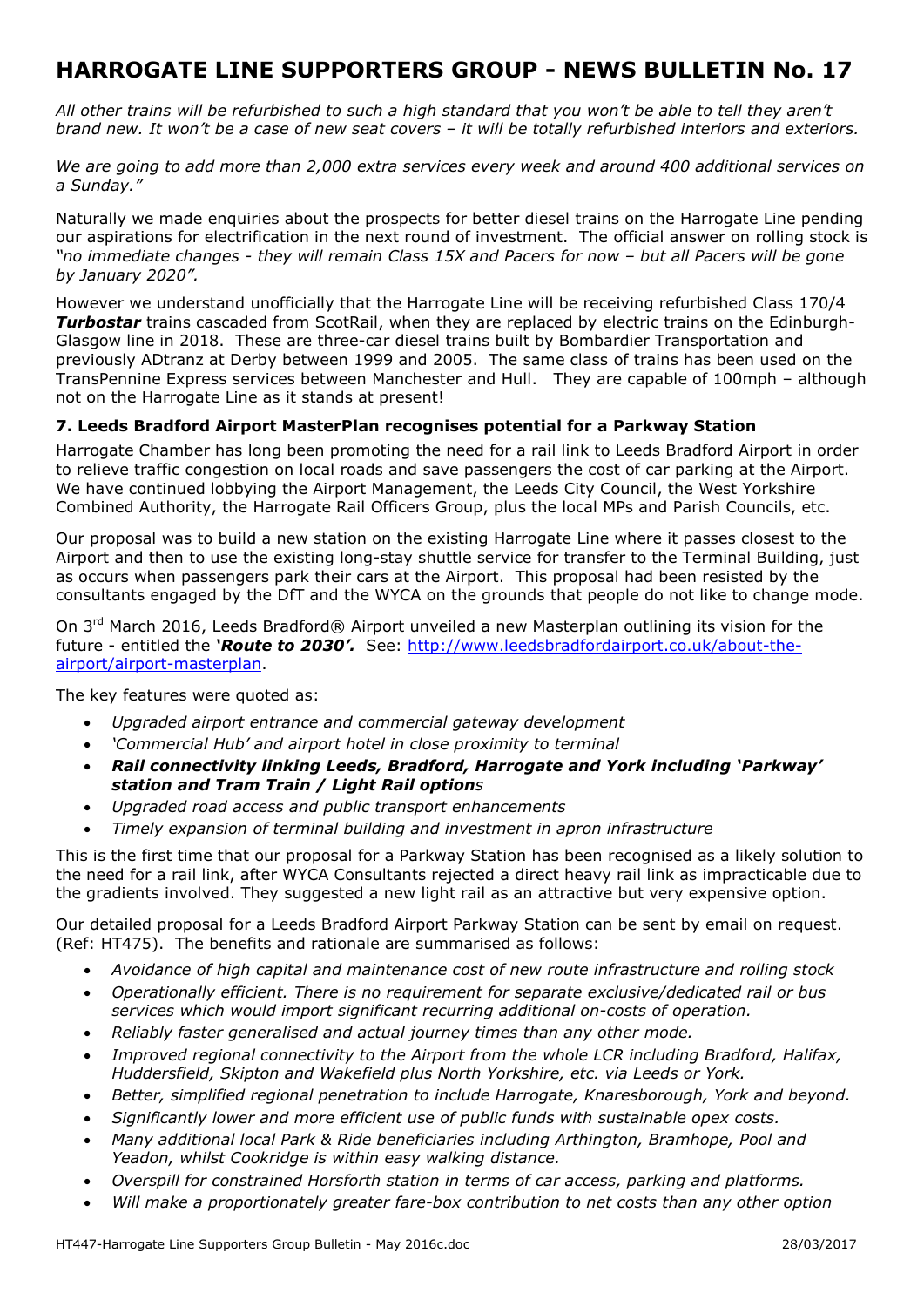This is a highly cost-effective, operationally efficient and better penetrating approach using existing infrastructure to best advantage. Entirely consistent with firm prioritised and committed plans already in place for improved walk-up service frequencies, train capacities, and electrification. It takes full advantage of 25kV electrification of the Harrogate Line, prioritised by the Electrification Task Force.

Future service frequency upgrades (e.g. 10 mins) will benefit both the Airport and the whole corridor.

Long-term sustainable option providing far better regional penetration than any other option. Excellent wider connectivity to LBA across Leeds City Region via both Leeds and York stations – including HS2.

Uses scarce capacity on the rail network to best advantage by integration with existing services.

Multifunctional station combining airport access with substantial local commuting needs.

Train to terminal interchange by shuttle bus from Parkway Station should be better than that already provided between nearby long-stay car parking and the terminal in terms of timing and shelter.

Recognises objective DfT data/advice that this regional airport, like most others, functions primarily for leisure users with limited demand for more revenue-generative business users. Consequently any new direct heavy or light rail link to the Terminal has a poor business case for major capital investment.

#### 8**. Leeds, Bradford, Skipton & York could have direct rail links to Airport on Harrogate Line**

Clearly a new LBA Parkway Station on the existing Harrogate Line is the best way to ensure frequent fast rail transfers from Leeds City Station to the Airport. With the current diesel operation the journey time would be about 15 minutes outward to the Airport and 17 minutes inward to Leeds City Station.

From December 2017 that should be available four times an hour or every 15 minutes from 07.00 until 19.00 and every 30 minutes from around 06.00 until 07.00 and from 19.00 until 23.00 on weekdays and similarly at weekends. When the Harrogate Line is electrified, the journey times between the Airport and Leeds City Station would be less than 15 minutes each way every 15 minutes. Harrogate will be about 20 mins and York about 50 mins. This compares with a current scheduled bus journey time of 30 minutes off peak but as long as 40 or 50 minutes in the morning and evening peaks

When the Harrogate Line is electrified, then the headline journey time advantage of a Parkway Station on the Harrogate Line will be very attractive to the people most likely to use it i.e. business users. The Leeds-Airport journey time will be unbeatable by any other mode by a significant margin - including tram-train.

Bradford could be integrated with direct services when Harrogate is electrified to provide through services. This is because the Leeds-Bradford Forster Square services already share the same tracks and platforms at Leeds station and out as far as Wortley Junction where the Harrogate line diverges.

This means there is no track/timetabling conflict or capacity issue at Leeds. In fact it could improve platform utilization by reducing dwell/turnaround times at Leeds. The services could also stop at Kirkstall Forge, Apperley Bridge, Shipley and Frizinghall, giving Bradford four stations with a through service to the Airport. Bradford now has more local journeys to/from Harrogate than any other local destination outside the Leeds-Harrogate York route itself. It is in the top 10 flows by journey

Furthermore and probably even more sensible would be to integrate Skipton-Leeds services once the Harrogate route is electrified. This would connect Skipton, Cononley, Steeton, Keighley, Crossflatts, Bingley and Saltaire additionally into the equation adding five further stations within Bradford Council's geography (more than double the number that LCC will have). Skipton services also use the same tracks and platforms. By integrating both Bradford Forster Square and Skipton to Leeds services with the Harrogate-York services we get four trains per hour - the magic number that is widely recognised as a "walk-up" frequency! *(Alternatively the Ilkley services could be integrated likewise.)*

This proposition could be used to prioritise the electrification of the Harrogate Line and provide some of the desired cross-city services through Leeds Station, whilst improving platform availability. It would also meet the repeated demands from Bradford Council and others for a direct rail link to the Airport – with no extra capital or operating costs! A suggested schematic diagram is attached for comments.

We think this strategic vision should make the LBA Parkway proposal extremely compelling. It ties together the airport station and electrification, gaining a massive synergy, although neither would become interdependent in terms of funding or implementation.

*(With acknowledgement to Mark J Leving, now Senior Associate, First Class Partnerships Ltd)*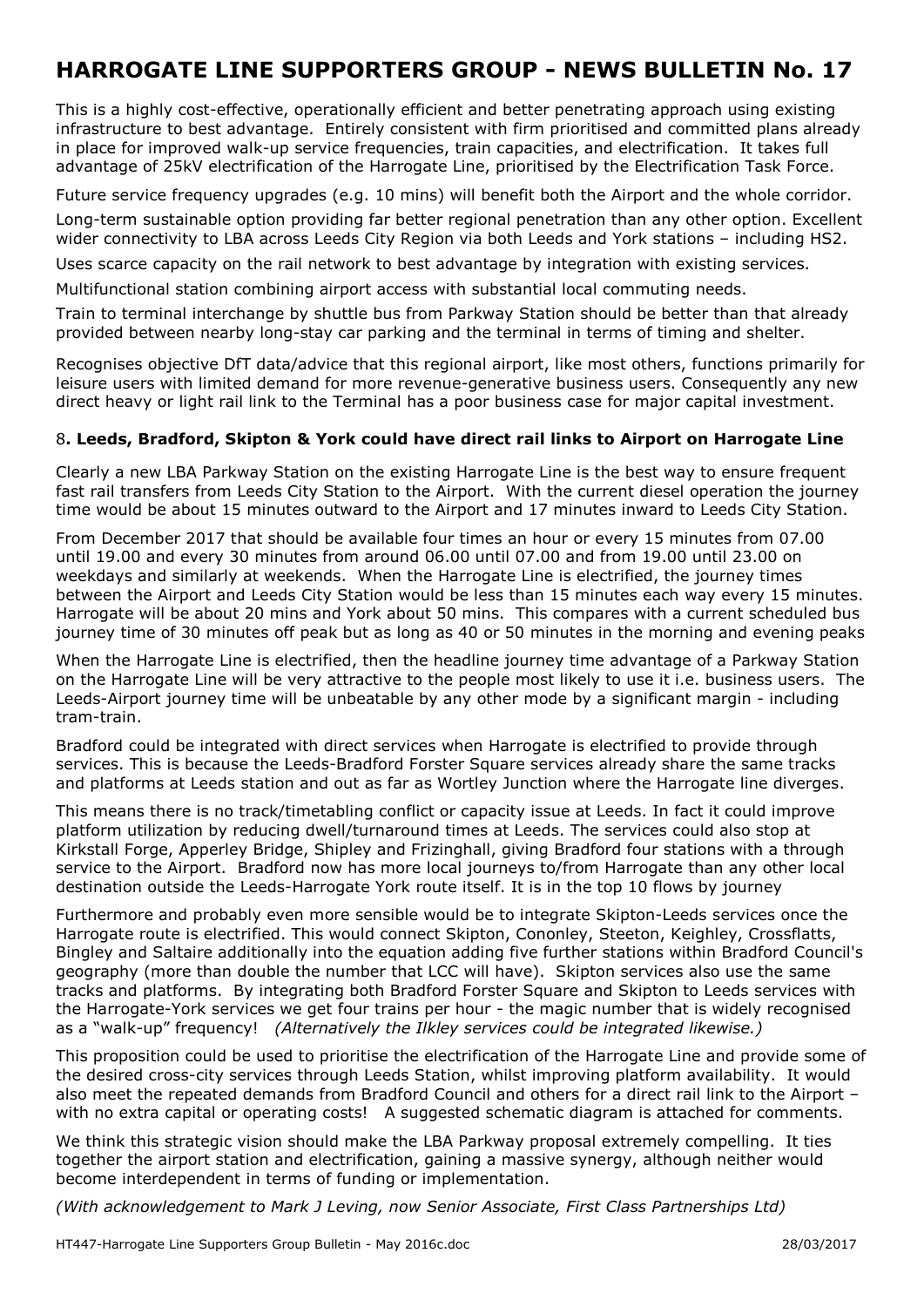#### **9. Changes in Harrogate Chamber leadership and administration**

On 12<sup>th</sup> November 2015, Brian Dunsby announced that he would step down from the voluntary role as the Chief Executive of Harrogate Chamber of Trade and Commerce at the next AGM.

At the Harrogate Chamber AGM on 9th May 2016, the Perlex team that has administered the Chamber since 2002 retired and new officers were elected. The new contact details are as follows:

CHIEF EXECUTIVE - Sandra Doherty, Alexa House. Tel: 01423 501988 Mobile: 07872 576022 e-mail: ceo@HarrogateChamber.co.uk (The current e-mail Chief Exec address will be automatically redirected at the end of May.)

PUBLIC RELATIONS OFFICER - Vicky Carr, The Content Market. Tel: 01423 501323 Mobile: 07867 538634. e-mail: press@HarrogateChamber.co.uk

TRAFFIC & TRANSPORT SPOKESMAN - Brian L Dunsby, Perlex Associates. Tel: 014223 879208 Mobile: 07836 537512. e-mail: Transport@HarrogateChamber.co.uk

The new web site for the Chamber is now under construction at www.HarrogateChamber.co.uk

Perlex will continue to administer the Harrogate Christmas Market and the Yorkshire Business Market using PO Box 888, HG2 8UH. Please look at the following web sites for more details: www.HarrogateChristmasMarket.org and www.YorkshireBusinessMarket.org.

Brian Dunsby has been asked to continue representing the Harrogate Chamber's interests in traffic and transport developments in the area. He will continue to manage the Harrogate Line Supporters Group.

#### **10. Rail Future - Yorkshire Branch Meeting**

All recipients of this Bulletin are invited to the next meeting of Railfuture Yorkshire Branch on Saturday 4th June 2016, 13.00 - 16.00 at Brian Jackson House, New North Parade, Huddersfield HD1 5JP

The main speaker will be Chris Nutton, Operations Director of Transpennine Express

Admission is free but non-members of RFY must pre-register with the Membership Secretary Paul Colbeck, 14 St Giles Way, Copmanthorpe York YO23 3XT. Paul.colbeck@railfuture.org.uk.

#### *FOR INFORMATION:*

*Railfuture is the UK's leading independent organisation campaigning for better rail services for passengers and freight. Railfuture is a voluntary group representing rail users, with 20,000 affiliated and individual members. It is not affiliated to or funded by train companies, political parties or trade unions, and uses one-member one-vote democracy*.

For more details or to join see http://www.railfuture.org.uk/join/

#### **PLEASE SEND NEWS OF ANY OTHER MEETINGS OR PLANS THAT MAY AFFECT THE HARROGATE LINE TO: info@harrogateline.org .**

Thank you for your continued support.

Brian L Dunsby HARROGATE LINE SUPPORTERS GROUP. P O Box 888, Dept HT17, HARROGATE HG2 8UH Tel: 01423 879208 Fax: 01423 870025 Mobile: 07836 537512 brian.dunsby@harrogateline.org www.harrogateline.org

Encl. Schematic diagram of suggested Cross-City Lines via Leeds Bradford Airport Parkway. (HT460)